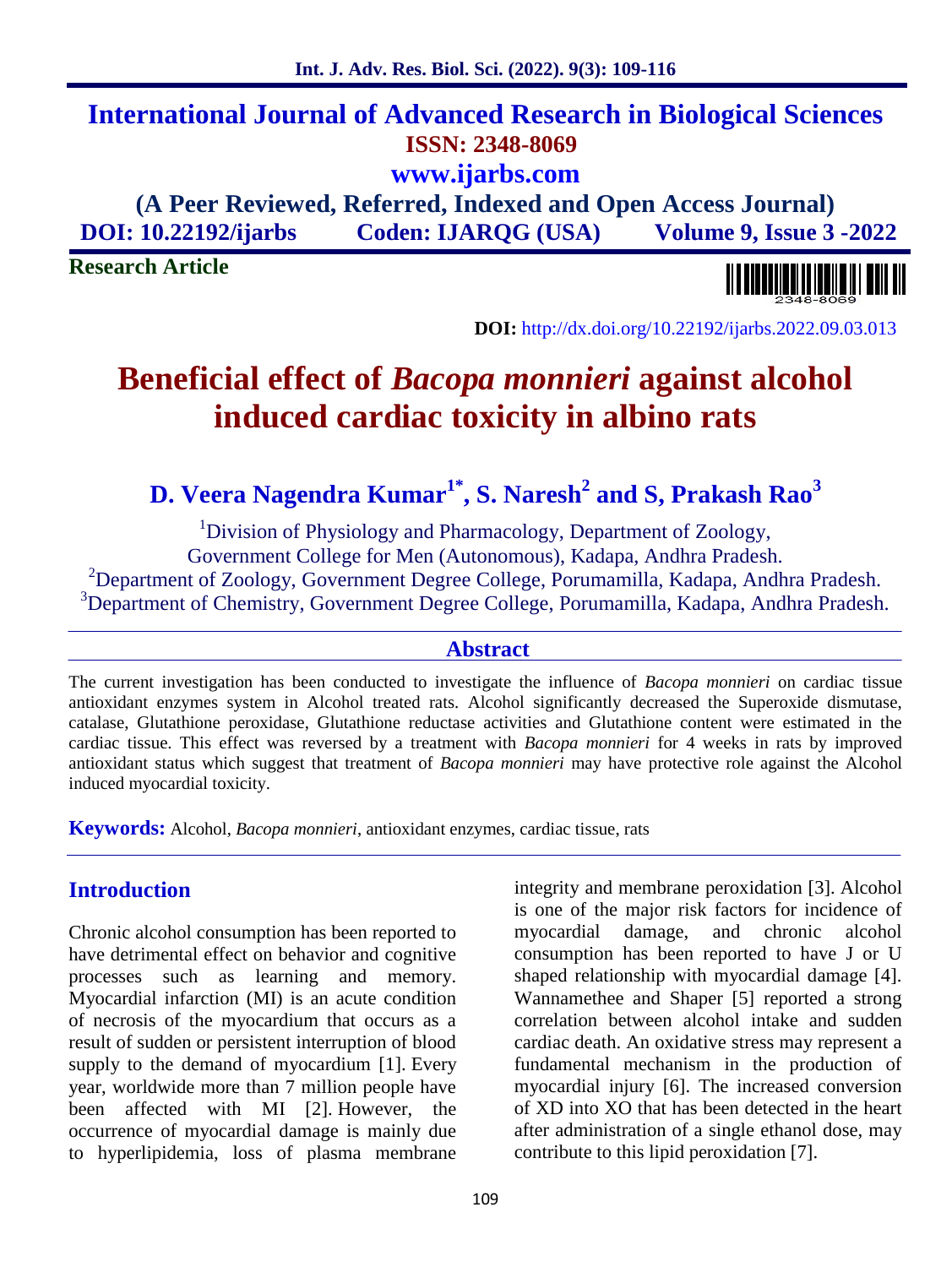*Bacopa monnieri*, (a member of the *Scrophulariaceae* family) also referred to as *Bacopa monnieri*, *Herpestis monniera*, water hyssop, and "Brahmi," has been used in the Ayurvedic system of medicine for centuries. Traditionally, it was used as a brain tonic to enhance memory development, learning, and concentration [8] and to provide relief to patients with anxiety or epileptic disorders [9]. The compounds responsible for the pharmacological effects of Bacopa include alkaloids (Brahmine and herpestine), saponins (d-mannitol and hersaponin, acid A, and monnieri) and other active constituents such as betulic acid, stigmastarol, beta-sitosterol, as well as numerous bacosides and bacopasaponins. The constituents responsible for Bacopa's cognitive effects are bacosides A and B [10]. In addition to memory boosting activity, it is also claimed to be useful in the treatment of cardiac, respiratory [11] and neuropharmacological [12] disorders like insomnia, insanity, depression, psychosis, epilepsy and stress. It was reported to possess anti-inflammatory, analgesic, antipyretic, sedative [13] free radical scavenging and anti-lipid peroxidative [14]. The present study was undertaken to assess the cardio protective role of *Bacopa monnieri* against oxidative stress in the cardiac tissue of rats exposed to alcohol by measuring the enzymatic antioxidants.

## **Materials and Methods**

**Animals:** The study involved male young (3 months;  $200\pm 220$ g) albino rats of wistar strain purchased from Sri Venkateswara Traders Pvt. Limited, Bangalore, maintained in the animal house of the department in polypropylene cages. Standard conditions of humidity  $(50 \pm 9\% \text{ relative})$ humidity), room temperature (25-28ºC) and 12 h light/ dark cycle (6:00 AM to 6:00 PM) were maintained. A standard rodent diet (M/s Hindustan Lever Ltd., Mumbai) and water were provided *ad libitum*. The experiments were carried out in accordance with guidelines and protocol approved by the Institutional Animal Ethics Committee (Regd No.438 /01 / a / CPCSEA/dt.17.07.2001) in its resolution number

09 (iii) / a / CPSCA/ IAEC / 07-08 / SVU/ Zool / DVNK /dated 26/6/08.

#### **Preparation of** *Bacopa monnieri* **Plant Extract and Dose**

Fresh *Bacopa monnieri* plant was obtained from the Tirumala hills, Andhra Pradesh, India, and the whole plant was dried under shade dust-free conditions, and was ground into fine powder. 120g of powder has taken and macerate in 1000 ml of 95% ethanol for 12 h at room temperature, then filtered and squeezed with muslin cloth to obtain ethanol extract. This process was repeated three times and finally collection of this extract were dried in rotary evaporator (Model: HS- 2005V) and obtained jelly like material and then this jelly was converted to powder. We has done dose dependent studies by using, 50 mg/kg, 100 mg/kg, 150 mg/kg, 200 mg/kg, 250 mg/kg and 300 mg/kg, of this 200 mg/kg dose showed good antioxidant activity. So this study we selected dose of 200 mg/kg of ethanol extract of *Bacopa monnieri*.

## **Experimental Design**

The rats were divided in to four groups, 8 animals in each and were treated as described below.

Group I: Normal Control (NC): rats were rats received normal 0.9% saline orally via orogastric tube for equivalent handling.

Group II: Alcohol treatment (At): rats received alcohol orally at the dose of 2g/kg body weight via orogastric tube for 4 weeks.

Group III: *Bacopa monnieri* treatment (Bmt): All rats in this group were treated with BM at the dose of 200 mg/kg b.w. *via* an orogastric tube for 4 weeks

Group IV: Alcohol + *Bacopa monnieri* treatment (At+Bmt): alcohol intoxicated rats received *Bacopa monnieri*, as described group III for a period of 4 weeks.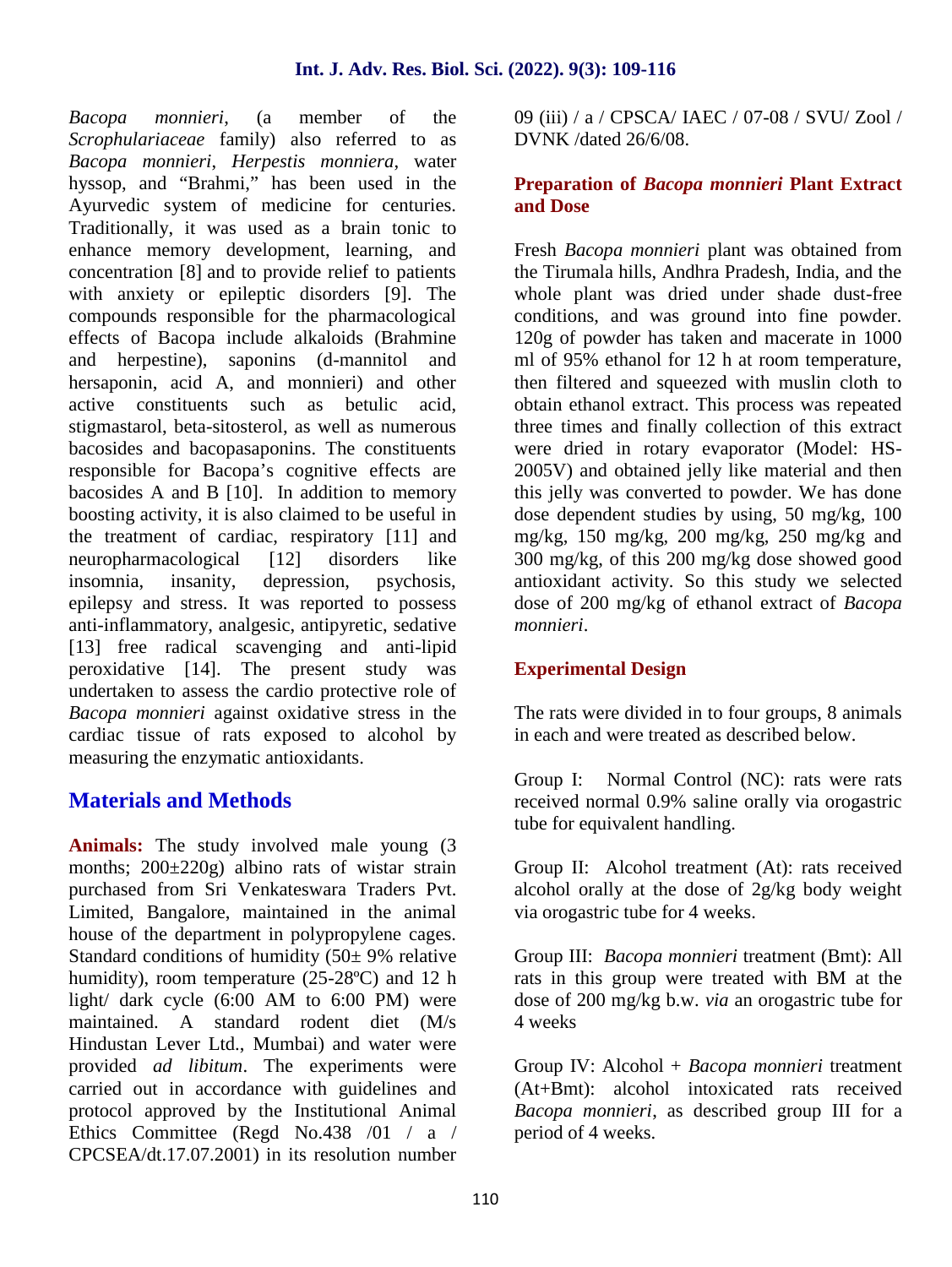#### **Isolation of tissues**

After completion of 4 weeks of treatment, the animals were sacrificed by cervical dislocation and the cardiac tissues were excised at  $4^0C$ . The tissues were washed with ice-cold saline, immersed in liquid nitrogen and immediately stored at -80C for further biochemical analysis.

#### **Analytical procedure**

Cardiac tissue superoxide dismutase (SOD) activities were assayed in the heart homogenates by the method of Misra and Fridovich [15] at 480 nm for 4 min on a Hitachi U-2000 spectrophotometer. Catalase (CAT) activity was determined at room temperature by using the method of Aebi [16]. Activity of glutathione peroxidase (GPx) was determined by the method of Flohe and Gunzler [17]. Glutathione reductase (GR) activity was determined according to the method of Carlberg and Mannervik [18]. Glutathione content was measured at 340 nm as per the method of Theodorus [19]. All the enzyme activities were expressed as per mg of protein and the tissue protein was estimated according to the method of Lowry et al., [20] using bovine serum albumin (BSA) as a standard.

#### **Chemicals**

All the chemicals used in the present study were Analar Grade (AR) and obtained from the following scientific companies: Sigma (St. Louis, MO, USA), Fisher (Pittsburgh, PA, USA), Merck (Mumbai, India), Ranbaxy (New Delhi, India), and Qualigens (Mumbai, India).

#### **Statistical analysis**

The data has been analyzed by using SPSS (Version 16.0; SPSS Inc., Chicago, IL, USA) and M.S. Office, Excel Software for the significance of the main effects (factors), and treatments along with their interactions. The data has been compared using one way ANOVA with Dunnett's multiple comparison test and differences were considered significant at  $p < 0.001$ .

### **Results and Discussion**

In the current study, we observed significant ( $p <$ 0.001) decrease in SOD, CAT, GPx, GR activities and GSH level in the alcohol treated rats compared with normal control rats. However *Bacopa monnieri* treatment increased SOD, CAT, GPx, GR activities and GSH level in alcohol treated rats. (Figs. 1–5).



**Fig 1:** Changes in SOD activity in the heart of Normal Control (NC), Alcohol treated (At), *Bacopa Monnieri* treatment (BM.t), Alcohol rats treated with *Bacopa Monnieri* ( At + BM.t)*.* Each vertical bar represents the mean  $\pm$  SD (n=6). Top of the vertical bars having the same letter do not differ significantly at  $p < 0.01$ .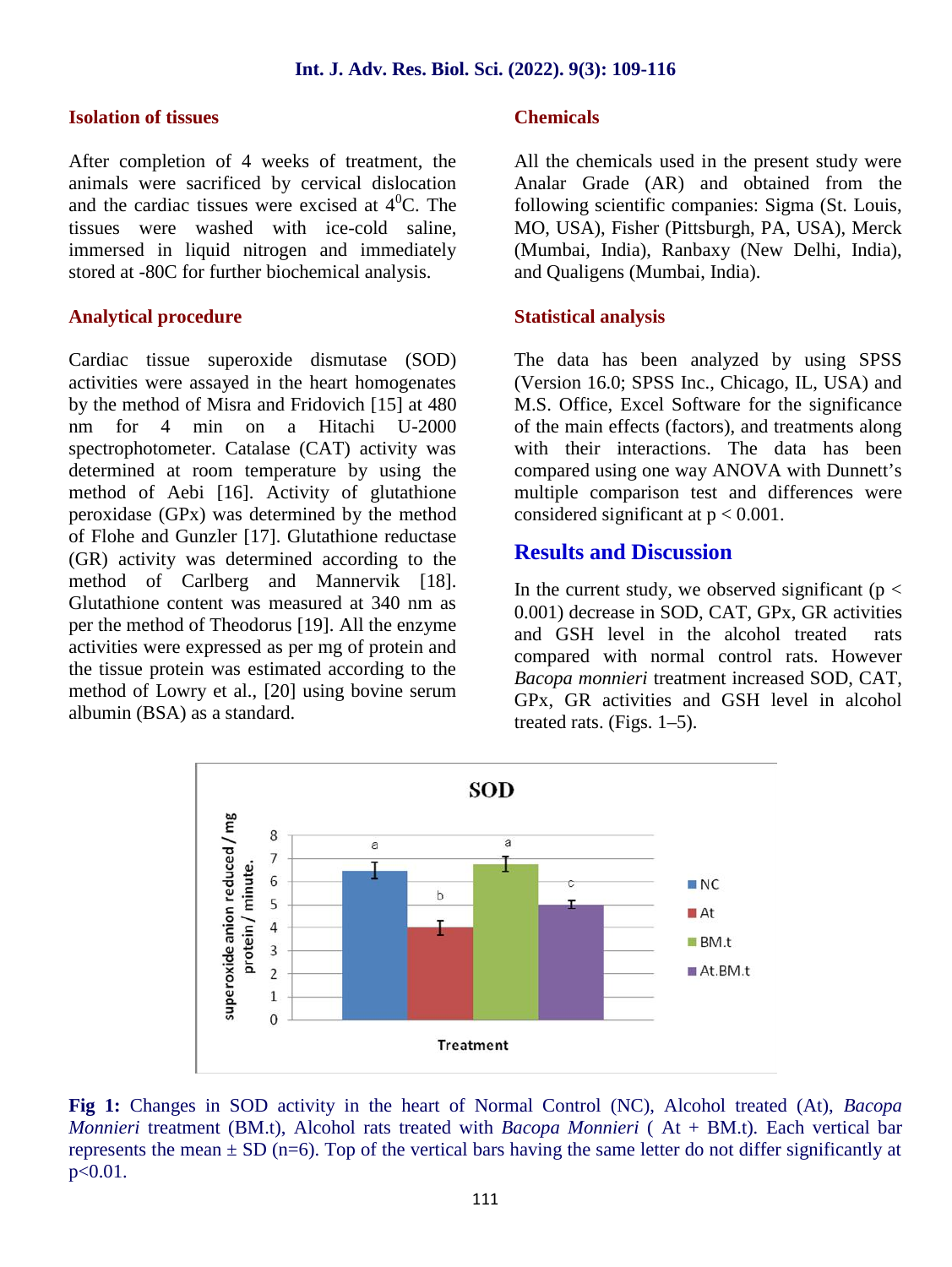

**Int. J. Adv. Res. Biol. Sci. (2022). 9(3): 109-116**

**Fig. 2:** Changes in CAT activity in the heart of Normal Control (NC), Alcohol treated (At), *Bacopa Monnieri* treatment (BM.t), Alcohol rats treated with *Bacopa Monnieri* ( At + BM.t)*.* Each vertical bar represents the mean  $\pm$  SD (n=6). Top of the vertical bars having the same letter do not differ significantly at  $p < 0.01$ .



**Fig. 3**: Changes in GPx activity in the heart of Normal Control (NC), Alcohol treated (At), *Bacopa Monnieri* treatment (BM.t), Alcohol rats treated with *Bacopa Monnieri* ( At + BM.t)*.* Each vertical bar represents the mean  $\pm$  SD (n=6). Top of the vertical bars having the same letter do not differ significantly at p<0.01.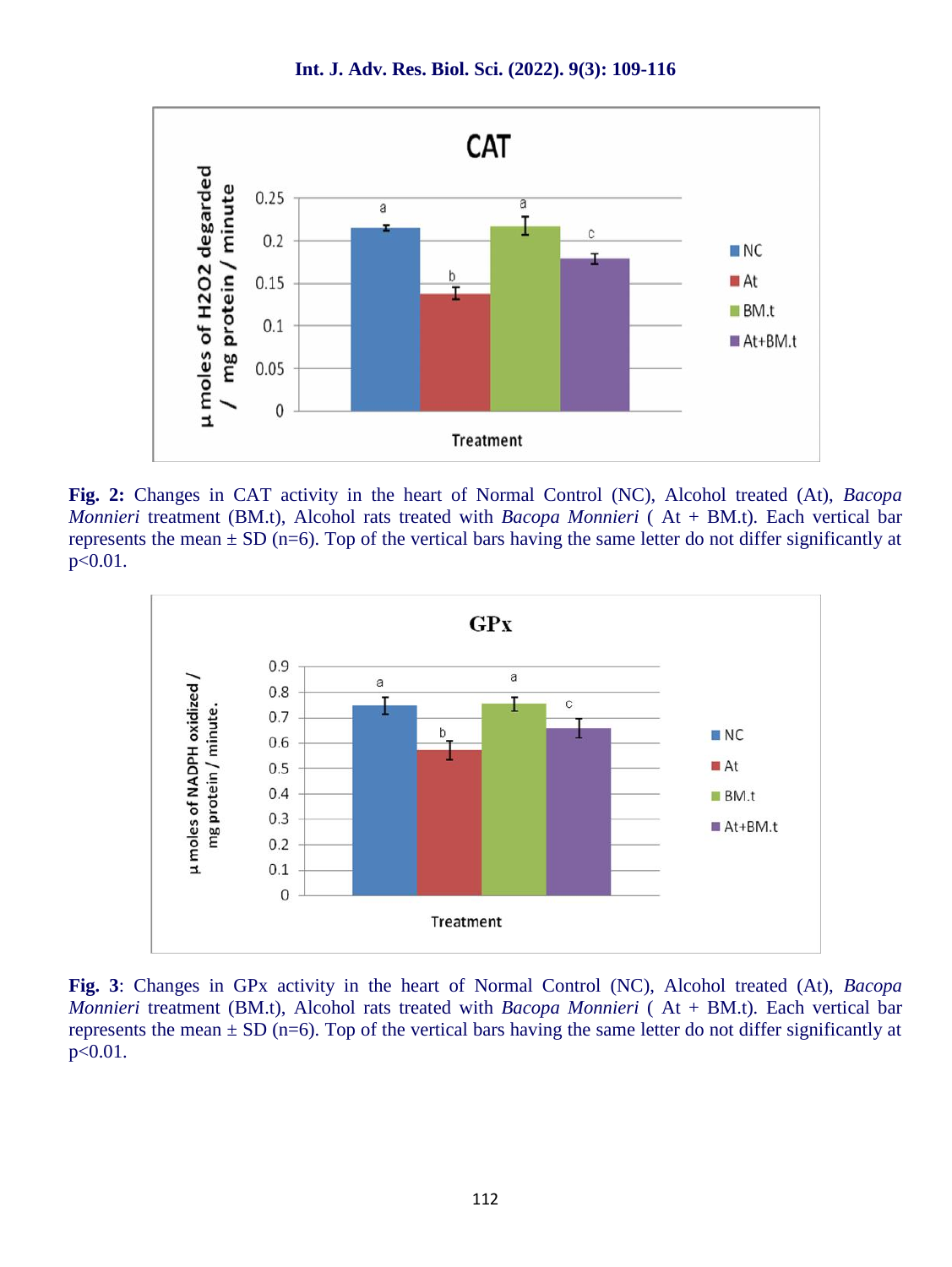

**Int. J. Adv. Res. Biol. Sci. (2022). 9(3): 109-116**

**Fig. 4:** Changes in GR activity in the heart of Normal Control (NC), Alcohol treated (At), *Bacopa Monnieri* treatment (BM.t), Alcohol rats treated with *Bacopa Monnieri* ( At + BM.t)*.* Each vertical bar represents the mean  $\pm$  SD (n=6). Top of the vertical bars having the same letter do not differ significantly at p<0.01.



**Fig. 5:** Content in GSH in the heart of Normal Control (NC), Alcohol treated (At), *Bacopa Monnieri* treatment (BM.t), Alcohol rats treated with *Bacopa Monnieri* ( At + BM.t)*.* Each vertical bar represents the mean  $\pm$  SD (n=6). Top of the vertical bars having the same letter do not differ significantly at p<0.01.

The direct effect of Alcohol consumption in body is achieved by the formation of free radicals, which react with various cellular components and cause damage to the tissues. Among other antioxidant enzymes, SOD is the first enzyme in antioxidant defense that scavenges superoxide radicals to form  $H_2O_2$  and hence diminishes the

toxic effects of the radical. In the present study, rats which received 2.0 g of alcohol for a period of 4 weeks showed a significant decrease in the heart SOD activity. Similar decrease in SOD activity was also reported by previous studies in the heart of rats with chronic ethanol feeding [21].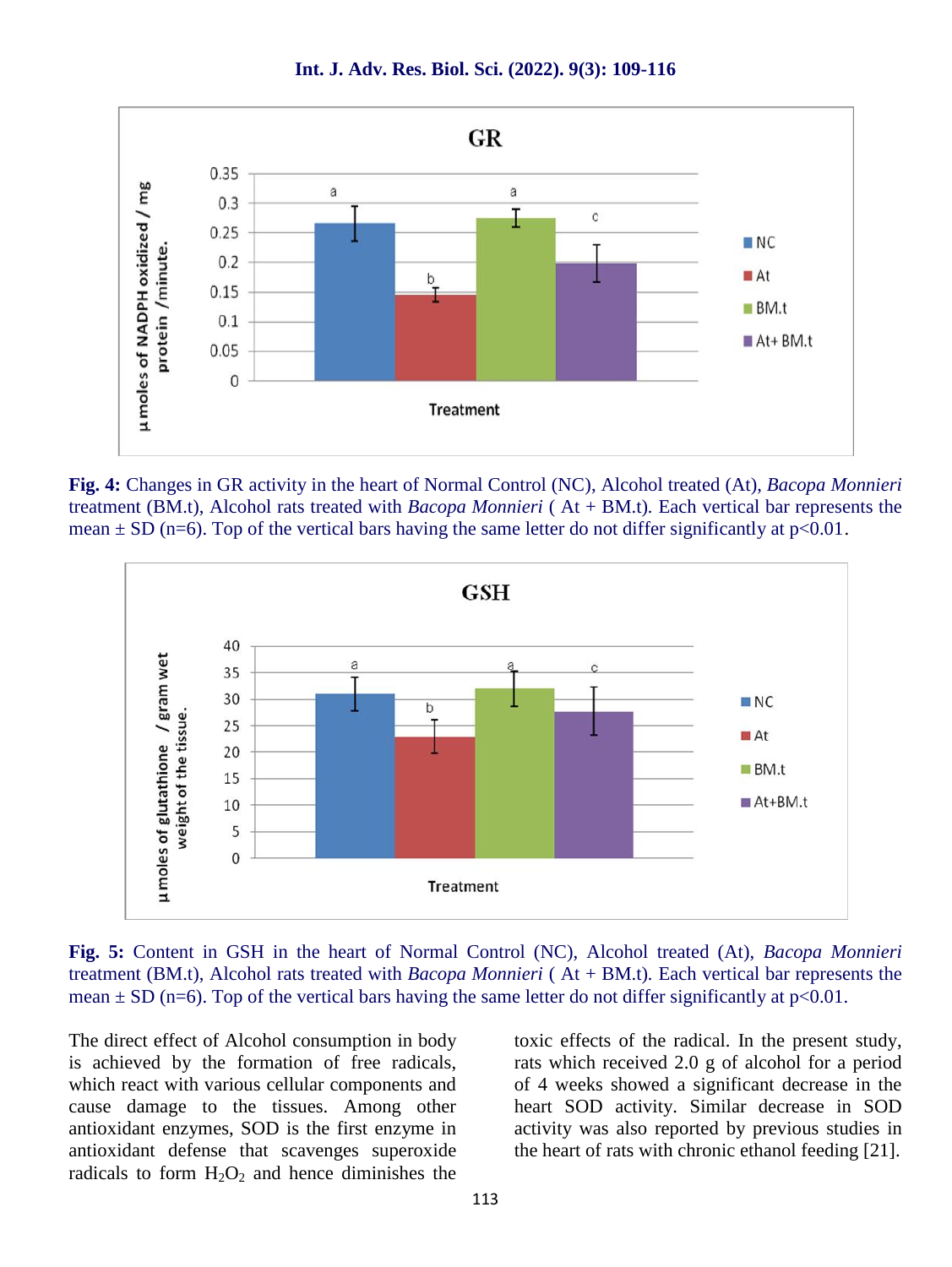The significant decrease in SOD activity due to alcohol indicates inefficient scavenging of reactive oxygen species (ROS) which might be implicated to oxidative inactivation of enzymes [22]. The SOD activity was elevated in group III and group IV rats which received *Bacopa monnieri* in alcohol intoxicated rats. Recently Abhishekh mathur et al., 2010 [23] indicated that phenolic compounds Bacoside-A of *Bacopa monnieri*. These compounds may be responsible to scavenge the superoxide anion radicals and thereby maintain the high activity of SOD even in alcoholics.

CAT can detoxify the hydrogen peroxide (H2O2) to less toxic H2O and O2. We also found that the administration of alcohol has considerably decreased cardiac tissue CAT activity. The lower activity of CAT may be due to lower levels of SOD or may be due to inactivation of catalase owing to excess production of free radicals, especially hydrogen peroxide. Bindu et al., [24] reported a significant decrease in CAT activity with 4 g/kg EtOH treatment for a period of 50 days in rats. The decreased CAT activity with alcohol treatment indicates inefficient scavenging of hydrogen peroxide due to oxidative inactivation of enzyme [25]. The groups of rats which received *Bacopa monnieri* for a period of 4weeks showed significant elevation in CAT activity in the brain tissues which indicates the antioxidant activity of *Bacopa monniera*. These results are in agreement with that of previous investigations by Tripathi et al., 1996 [26], which report the antioxidant property of *Bacopa monnieri*.

In the current study, we observed decreased activity of GSH-Px in alcohol treated rats. Decrease in GSH-Px activity may be implicated to either free radical dependant inactivation of enzyme [27] or depletion of its co-substrate i.e., GSH and NADPH [28]. The reduced GSH-Px activity may also be due to reduced availability of GSH as observed in the current investigation. The activity of GSH-Px was significantly increased with *Bacopa monniera* and also with alcohol and *Bacopa monnieri* combination treatment groups which indicates that *Bacopa monniera* could inhibit and/or scavenge the free radicals in rat brain tissue. Shanmugham and colleagues reported that ethanol extracts of Ginger were able to increase SOD, CAT and GPx activities in renal tissue of the rat.

The activity of cardiac GR was significantly decreased with ethanol treatment in the rats. (Mallikarjuna et al., 2007 [29] also reported similar decrease in GR activity with EtOH treatment  $(1.6 \text{ g/kg})$  in hepatic tissue of rats. Also Das and Vasudevan [30] in their alcohol dose dependent studies found a significant decrease in GR activity in the hepatic tissue of rats. The decrease in GR activity after ethanol intoxication reflects the impaired conversion of glutathione of oxidized form to reduced form [31] thus alters the GSH/GSSG ratio. The rats received *Bacopa monnieri* for a period of 4 weeks showed a remarkable elevation in cardiac GR activity. Similarly the decreased GR activity with ethanol treatment was also recovered with *Bacopa monnieri* supplementation. *Bacopa monnieri* contains a mixture of triterpenoid saponins designated as Bacosides A and B [32]. We speculate that these compounds may quench the alcohol-induced free radicals and improve the GR activity. The increased GSH concentration with *Bacopa monnieri*, which was also reported in this study, may further be responsible for the increased GR activity in the heart.

In our study, we observed significantly lower GSH levels in alcohol treated rats, which indicates increased oxidative stress in the cardiac tissue. Earlier reports also demonstrated the decreased GSH levels following alcohol administration in rats in different tissues [33]. This is presumably due to enhanced utilization of reduced glutathione by glutathione peroxidase in detoxification of  $H_2O_2$  generated by alcohol in reduced oxidative stress [34] or as a consequence of diminished glutathione reductase activity, which is crucial for maintaining reduced/oxidized ratio in the cell. Interestingly in our study, *Bacopa monnieri* supplementation to alcohol ingested rats exhibited increased GSH levels in the brain. Rohini et al.,2004 [35] explained that *Bacopa monnieri* exerts an antioxidant effects by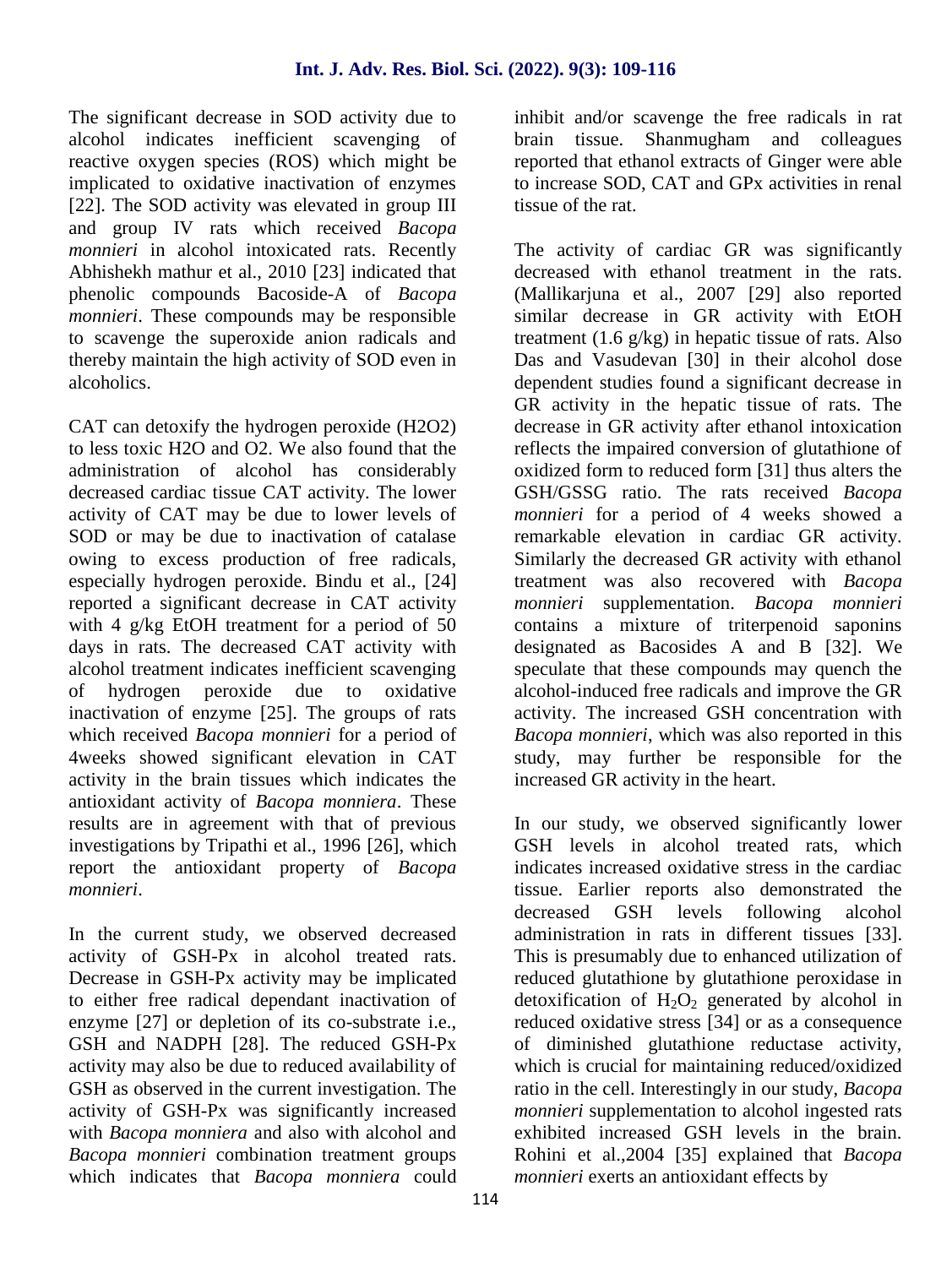decreasing lipid peroxidation, increasing GSH 7. level and maintaining normal levels of antioxidant enzymes. Furthermore, as reported in this study, the increased GPx and GR activities with *Bacopa monnieri* combination treatment may be responsible for the restoration of depleted GSH levels.

## **Conclusion**

The above findings show that alcohol induces an oxidative stress on the cardiac tissue by<br>diminishing antioxidant status *Bacona monnieri* 10. diminishing antioxidant status. *Bacopa monnieri* modulates alcohol induced peroxidative changes probably through its free radical scavenging and antioxidant activities in the cardiac tissue. Thus, the results of our investigation suggest that *Bacopa monnieri* can act as potent antioxidant against alcohol induced toxicity and hence may 11. have useful in preventing cardiac damage caused by oxidative stress. These results suggest that *Bacopa monnieri* extract can be used to protect myocardial tissue damage.

## **References**

- 1. Whellan DJ. Heart failure disease management: implementation and outcomes. Cardiol Rev 2005; 13:231-39.
- 2. White HD, Chew DP. "Acute myocardial infarction". Lancet 2008; 372:570-84.
- 3. Krushna G, Kareem MA, Devi KL. Anti dyslipidaemic effect of *Aegle marmelos* Linn. Fruit on isoproterenol induced 15. myocardial injury in rats. Int J Pharmacol 2009;6:1-5.
- $2002, 0.1-3.$ <br>4. Reynolds K, Lewis B, Nolen JD, Kinney 16. GL, Sathya B, He J. Alcohol consumption and risk of stroke: a meta-analysis. JAMA 2003; 289:579-88
- 5. Wannamethee, G and Shaper, A.G. (1992). Alcohol and sudden cardiac death. British Heart Journal, 68: 443-448.
- 6. Hagen, T.M., Moreau, R., Suh, J.H. and Visioli, F. (2002). Mitochondria] decay in the aging rat heart. Ann. N. Y. Acad. Sci., 959: 491 -507.
- 7. Oei, H.H.H., Zoganas, C., McCord, J.M. and Schaffer, S.W. 1986. Role of acetaldehyde and xanthine oxidase in ethanol-induced oxidative stress. Res. Conimun. Chem. Palhol. Pharmacol., 5: 195-203.
- 8. Mukherjee DG, Dey CD. Clinical trial on Brahmi. I. J Exper Med Sci. 1966; 10:5- 11.
- 9. Chopra RN. Indigenous Drugs of India. 2nd ed. Calcutta, India: U.N. Dhur and Sons; 1958.
- 10. Chakravarty AK, Sarkar T, Masuda K, Shiojima K, Nakane T, Kawahara N. Bacopaside I and II: two pseudojujubogenin glycosides from *Bacopa monniera*. Phytochemistry 2001; 58:553-556.
- Nadkarni KM. Indian Materia Medica. Popular Prakashan Private, Bombay, 1974; p.624–625.
- 12. Russo A, Borrelli F. *Bacopa monniera*, a reputed notropic plant: an overview. Phytomedicine 2005; 12:305-317.
- 13. Kishore K, Singh M. Effect of bacosides, an alcoholic extract of *Bacopa monnieri* Linn. (Brahmi), on experimental amnesia in mice. Indian J Exper Biol. 2005; 43:640-645.
- 14. Anbarasi K, Vani G, Balakrishna K, Devi CS. Creatine kinase isoenzyme patterns upon chronic exposure to cigarette smoke: protective effect of Bacoside A. Vascul Pharmacol. 2005; 42:57–61
- Misra HP and Fridovich I. J Biol Chem, 1972; 3170-3175.
- 16. Aebi H. Methods Enzymol, 1984; 125- 126.
- Flohe L and Gunzler WA. Methods Enzymol, 1984; 115-121.
- 18. Carlberg I and Mannervik B. Methods Enzymol, 1985; 484-490.
- 19. Theodorus PM and Akerboom Helmut Sies. Methods Enzymol, 1981; 373-382.
- Vulnerability of the mid aged rat myocardium to the age-induced oxidative stress: Influence of exercise training on antioxidant defense system. Free radical research.2002.volume 39:1211-1217